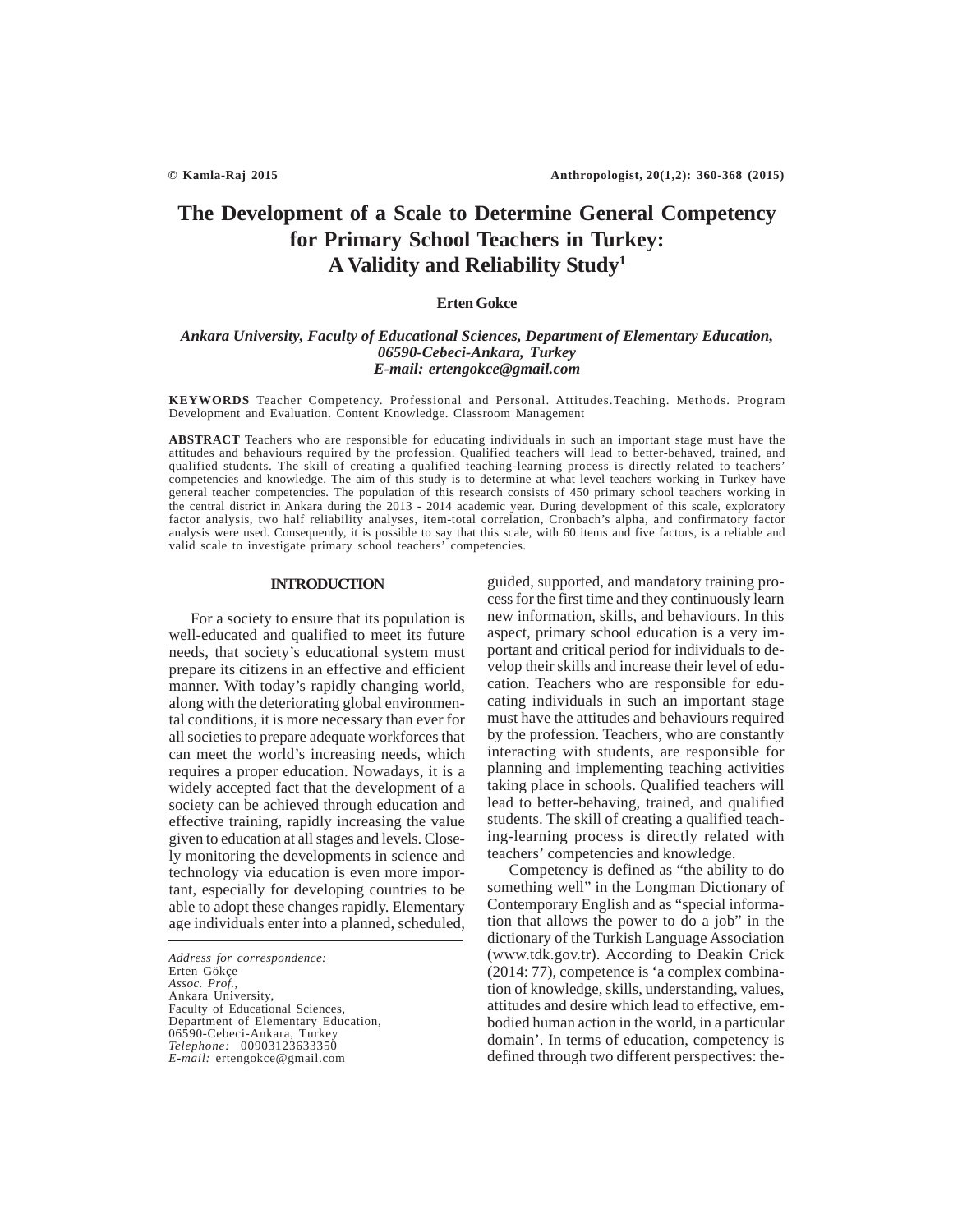oretical and operational competencies. The theoretical aspect of competence is a cognitive structure that facilitates the specified behaviour. Operational aspects of competency are skills and behaviours to overcome unexpected and complex situations. Accordingly, competency requires knowledge, skills, attitudes, and strategic thinking (Westera 2001); in other words, teachers' knowledge, skills, and attitudes are directly related to their competencies. According to Falade and Falade (2013), teachers' competence can be described as the application of acquired instructional knowledge, skills, and attitudes for efficient and effective teaching. Teachers' competence depends, to a large extent, on their acquisition of relevant knowledge, attitudes, and skills in their area of specialization. Although the concept of teacher competencies is used in the Turkish language, the term "pedagogical standards" is preferred in the foreign literature (Teacher Development Agency, (TDA) 2007; in this study, the researcher uses 'teacher competencies'.

In order to determine teacher competencies, it is first needed to explain the concept of teacher competency. Teacher competency means "performing the expected roles both in quantity and quality" (Sisman 2006). Teachers need competence to constantly innovate and adapt; this includes having critical, evidence-based attitudes that enable them to respond to students' outcomes, new evidence from inside and outside the classroom, and professional dialogue to adapt their own practices (European Comission 2013). Ozden (1997) argued that training individuals in line with the purpose of the education system requires having well-trained and competent, professional teachers. Thus, primary school teachers should constantly interact with students and should focus on developing students' creativity. In particular, encouraging and developing creativity in primary school education may allow students to develop their capacities and abilities. This is mainly based on teachers showing consistent, patient, tolerant, flexible, and constructive approaches; encouraging students and organizing the teaching-learning process in a flexible manner could allow the development of creativity in primary school education. According to Sezgin  $(2006)$ , "There is a positive and a high correlation between quality of teachers and the quality of the people as the product of the education system". At this point, neither the definition of a teacher nor the proper performance criteria to evaluate teachers are known.

Teachers' competencies directly affect the teaching-learning process. Accordingly, teachers should be aware of how students are motivated, should be able to able to attract students' attention, listen to them, provide for the student's safety, communicate with the student's family, and give students feedback about their learning processes (Darling-Hammond et al. 2000). Even though the competencies expected from teachers look similar in all countries, teacher qualifications models vary due to cultural differences in the countries; for example, in the United States, the scope of teacher competencies was identified by explaining what teachers should know and be able to do. Accordingly, teachers are dedicated to their students' learning and they believe that all students can learn. In addition, teachers know different methods and strategies related to the course they teach, assess student progress via different techniques, teach analytical thinking, and are in cooperation with parents and the school environment to contribute to the development of the school (NBPTS 2002). Teacher qualifications in Austria are divided into "career dimensions" and "professional elements". Career dimensions of teaching competencies include graduation, competence, achievement, and leadership standards. Professional elements of teaching competencies include professional knowledge, practices, values, and relationship standards (TED 2009).

Another model of teacher competencies was developed by the World Bank (2005). Accordingly, teacher qualifications cover competencies related to the professional dimension, training, related work in the classroom, and the school environment. According to this model, teacher qualifications vary according to the stage of professional life. Accordingly, the first level of this model refers to pre-service teacher training, the second level refers to internship period, and the third level refers to the post-internship and continuous development (World Bank 2005). Professional qualifications require acting ethically and responsibly in performing tasks, participating in individual and collective professional development projects, and interpreting knowledge and culture critically and professionally. Teaching competencies require designing learning situations for the subject to be learned, managing learning, assessing development of learning,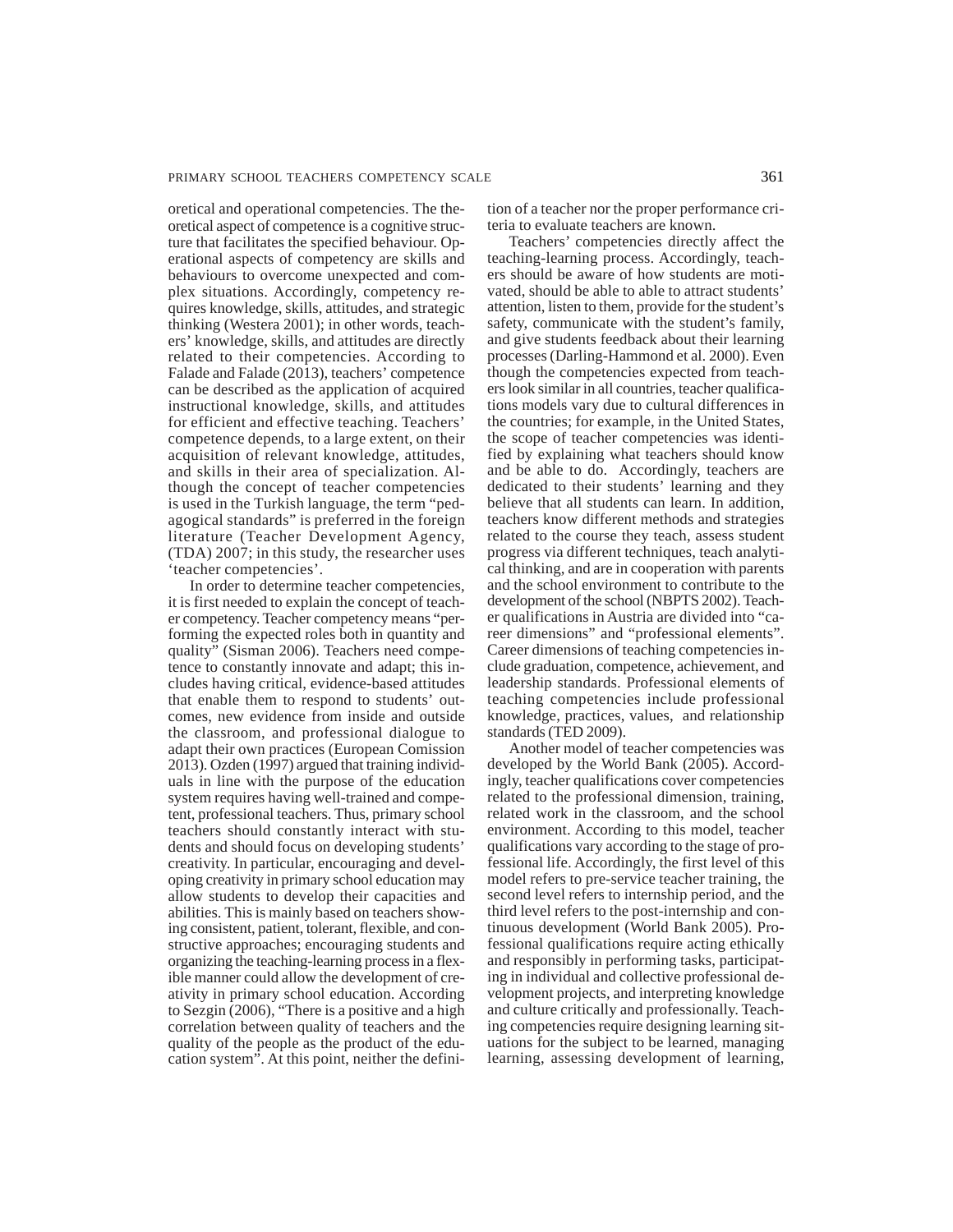planning and supervising classroom activities, considering differences among students, using the benefits of technology when teaching, and establishing a positive relationship. The school qualifications require communicating with all stakeholders of schools and working as partners with colleagues.

In Turkey, the Ministry of National Education (MoNE) established general competencies of the teaching profession, consisting of six core competencies, 31 sub-competencies, and 233 of performance indicators. Core competencies are: Personal and Professional Values; Professional Development; Student Recognition; Learning and Teaching Process; Monitoring and Evaluating Learning and Development; School, Family, and Community Collaboration; and Program and Content Knowledge (otmg.meb.gov.tr). However, classroom teachers are responsible for teaching more than one course. Thus, they need to have interdisciplinary competencies (Kahramanoglu and Ay 2013); in other words, the competencies the teacher possesses should have common ground in all areas.

Primary school teachers' specific areas of competencies areas are studied under the eight categories by the MoNE. These categories include learning and teaching environment and development, monitoring and evaluation, personal and professional development and relationships with the society, art and aesthetics, developing language skills, scientific and technological development, individual responsibilities and socialization, and physical education and security (otmg.meb.gov.tr). Alnoor and Yu (2011) examined primary school teachers' competencies under four headings: required professional competencies and content knowledge to fulfil the duties, teaching skills, measurement and evaluation, and professional values and behaviours. Comparison of these two studies shows that their areas of competencies are similar and complementary.

A teacher who has the competencies mentioned above organizes the learning environment in a way that develops attitudes and values, solves problems related to interpersonal interaction and collaboration, and continually monitors and evaluates the development of students' attitudes and values. This situation requires teachers to analyse their competencies thoroughly and to spend sustained efforts to develop these competencies. There is a close relationship between teachers' owned competencies and the roles they effectively carry out in classrooms. In other words, the teachers' effectiveness and success depends on their level of competencies.

Examination of the related literature shows that the number of studies investigating teachers' competencies scale in Turkey is limited. In some of these studies, teachers' competencies ere discussed (Seker et al. 2004), existing scales were adapted to the Turkish culture (Diken 2007; Sümbül and Arslan 2006), or they investigated competencies for any other branch (Akbulut 2012; Meral and Bilgic 2012). However, there was no scale for investigating teachers' competencies outside the one developed by the MoNE.

### **Aim**

The aim of this study is to develop a valid and reliable "General Teacher Competencies" scale for primary school teachers working in Turkey and to determine at what level they have these general teacher competencies. For this purpose, primary school teachers' competencies and general competencies for the teaching profession are combined in line with the related literature and these competencies were examined under five titles: professional and personal attitudes, teaching methods, program development and evaluation, content knowledge, and classroom management.

#### **METHODOLOGY**

#### **Population and Sample**

The population of this research consisted of primary school teachers working in the central district in Ankara during the 2013 - 2014 academic year. Because of the population size, a sample was used to reach the aim of this study. The scale was applied to 465 teachers via simple random sampling. 352 of the participants were female (78%) and 98 were male (22%).

#### **Data Analysis**

In order to develop the Primary School Teacher Competency Scale (PSTCS), outlier analysis was carried out to check whether the data were normally distributed or not. Accordingly, 15 ex-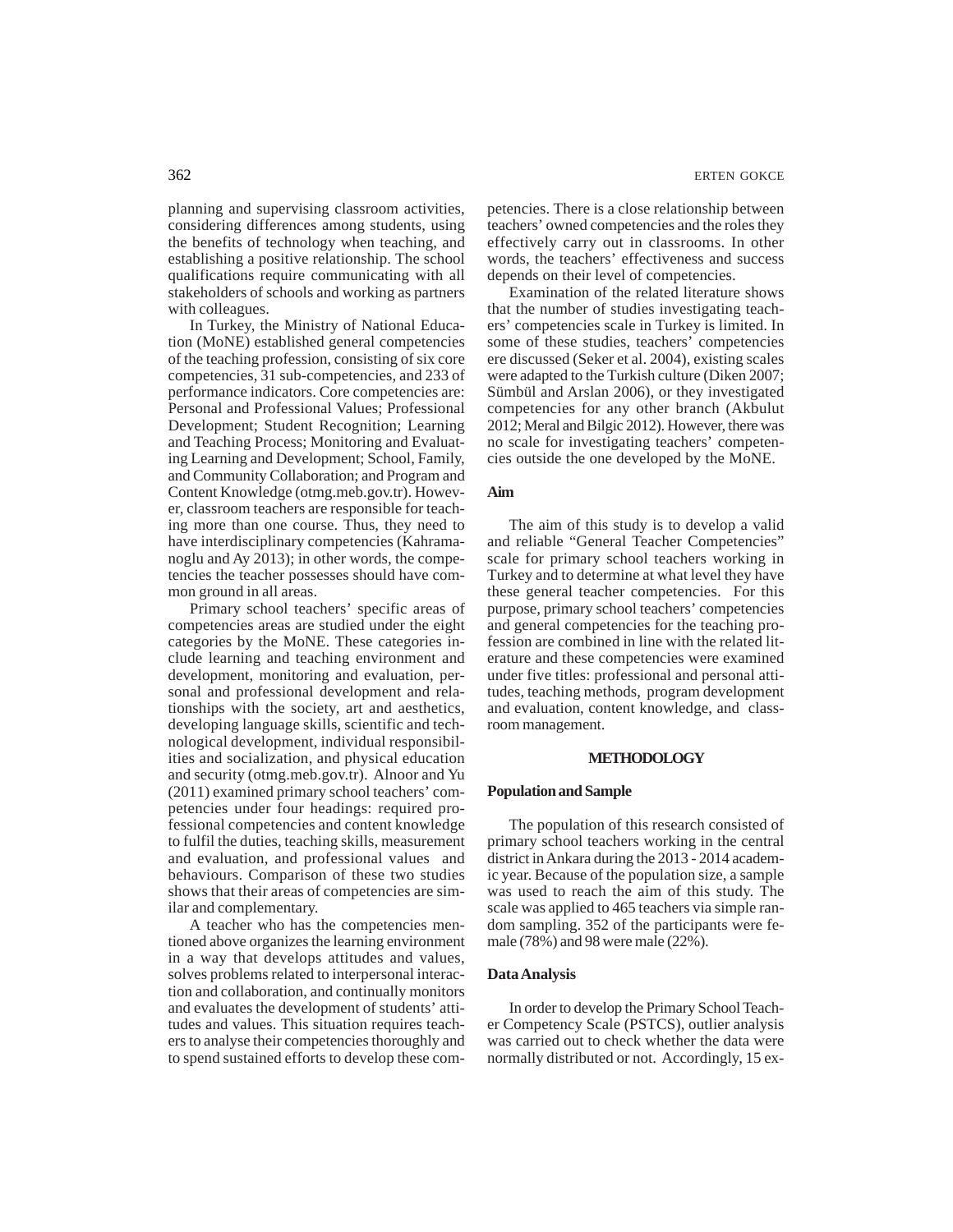treme values were determined and subtracted from the data set; the distribution was then normal. Analysis of data continued with 450 data points. For data analysis, exploratory factor analysis (EFA), two half reliability analyses, item-total correlation, Cronbach's alpha, and confirmatory factor analysis (CFA) were used. The data set was randomly divided into two; EFA was made with 225 data points and CFA was made with 225 data points.

#### **FINDINGS AND DISCUSSION**

Analysis regarding the validity and reliability of the scale is given below.

#### **Exploratory Factor Analysis (EFA)**

A 5-point Likert scale that consisted of two parts was applied to teachers as the data collection tool. In the first section, personal information was obtained and statements regarding teachers' competencies were given in the second section.

To determine primary school teachers' competencies, the researcher reviewed related literature and created the "Primary School Teacher Competency Scale" (PSTCS) with eleven subcategories: child development, effective communication in classroom, teaching methods, teaching reading, teaching writing, teaching mathematics, classroom management, assessment of student achievement, school-family collaboration, program development and evaluation, and professional and personal attitudes. In the process of developing the scale, after literature review, the Delphi technique was used to detect and identify competencies related to the eleven sub-categories. Eleven core competency areas with open-ended questions were sent to 142 faculty members working at the Elementary Education Departments of Educational Faculties in Turkey. The researcher reorganized the items based on the results obtained from the instructors and the items were re-sent to the same group. Accordingly, a total of 136 competency items were determined by the trained experts; those 136 items were sent to the nine experts and the content validity of each item was calculated. As a result of content validity, the number of items was 80. The scale was developed as a 5-point Likert-type scale.

To test the validity of the scale, EFA was conducted over 212 data points. For this purpose, the results of KMO and the Bartlett test of sphericity were analysed: KMO = .924 and Barlett test of sphericity  $[\chi^2 = 8868,003; P < .01]$ , and a pvalue of .000 was obtained. Based on these results, the group size was big enough and the data were suitable for factor analysis (Karasar 2005). Then EFA was continued. Analysis of the scale has shown that the scale exhibited a fivefactor structure; the scale with five factors was re-analysed via varimax rotation with the assumption of there was not any relationships among the factors (Brown 2006: 31). In the analysis items, with load factors over .45 were preferred. Accordingly, items with load factors less than .45 were removed from the scale and the scale was finalized.

Based on the result of EFA with 60 items, the item load factor varied between .75 and .47 for professional and personal attitudes; between .68 and .49 for teaching methods; between .73 and .54 for program development and evaluation; between .70 and .47 for content knowledge, and between .62 and .72 for classroom management. The variance explained by each factor was 17.29 percent for the first factor, 11.43 percent for the second factor, 9.83 percent for the third factor, 8.46 percent for the fourth factor, and 6.47 percent for the fifth factor. The total variance was 53.98 percent. Factor analysis and item-total correlations of PSTCS are given in Table 1.

#### **Confirmatory Factor Analysis (CFA)**

EFA identified that the scale consisted of 60 items and five factors. In order to verify the structure of factors, CFA (Brown 2006: 1) was applied; the fit indices were  $\chi^2 = 3241.91$ ; p= 0.00, sd=1642,  $\chi^2/\text{sd} = 1.97$ , IFI= .95, RFI = .91, RMR = .059, GFI  $=$  .62, AGFI = .59, CFI = .95, NNFI = .95, NFI = .92, and  $RMSEA = .074$ . The standardized values of the scale are presented in Figure 1.

When the error variances of the variables were examined in Figure 1, it was seen that the error variance of the first item was high (.82). However, in the model, a significant t value was obtained for this item. Cokluk et al. (2012: 324) explained that in such a case the item can remain in the model. Therefore, the first item was not removed from the model.

#### **Reliability Analysis**

Cronbach's alpha and split-half reliability analyses were performed to calculate the reliabil-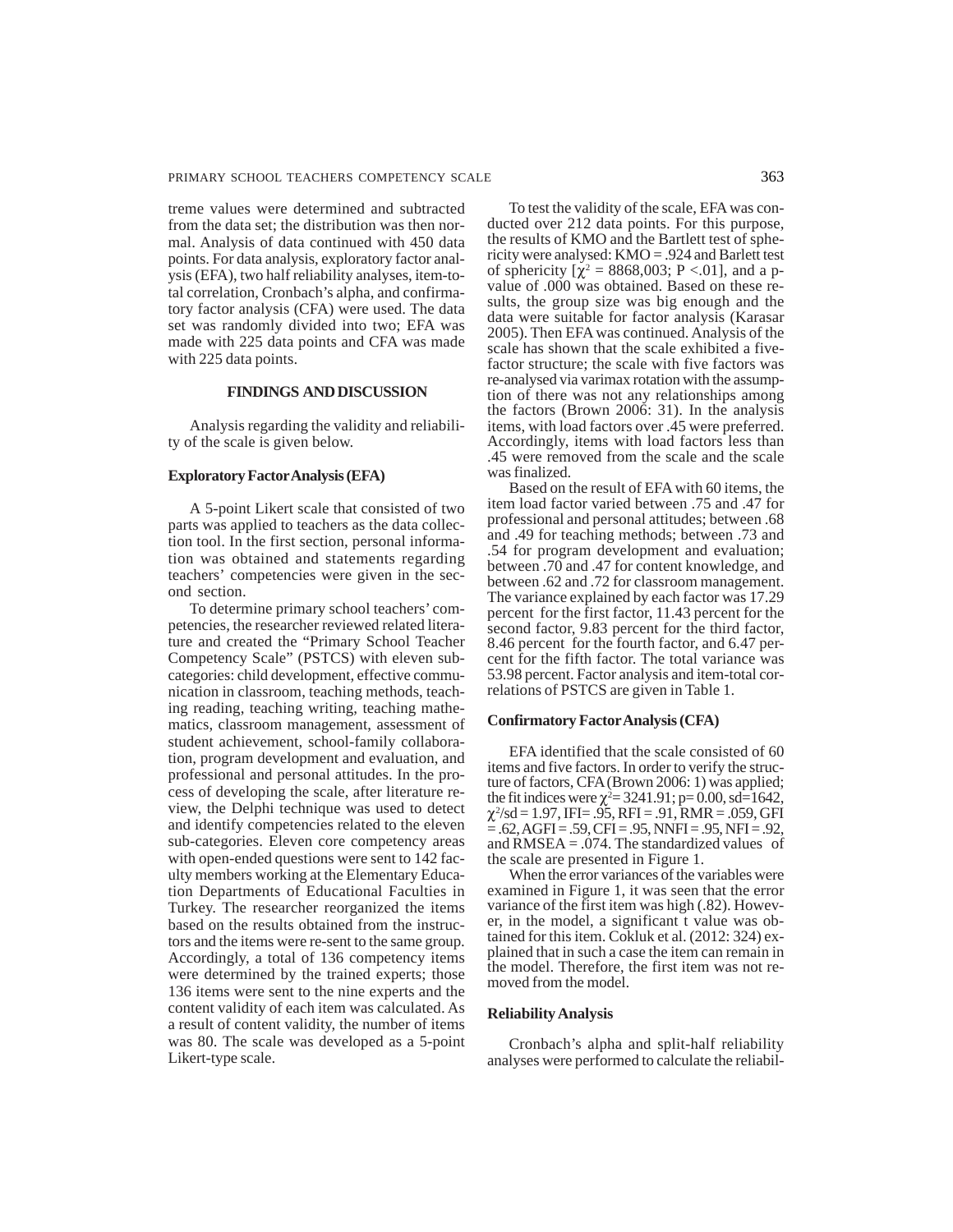| S. No.         | Items                                                                                                                    | I   | $_{II}$ | Factor Factor Factor Factor Factor<br>Ш | V | IV | <i>Item</i><br>total<br>corre-<br>lation |
|----------------|--------------------------------------------------------------------------------------------------------------------------|-----|---------|-----------------------------------------|---|----|------------------------------------------|
| $\mathbf{1}$   | Having a democratic and modern attitude                                                                                  | .76 |         |                                         |   |    | .70                                      |
| $\mathfrak{2}$ | Adopt the profession                                                                                                     | .74 |         |                                         |   |    | .75                                      |
| 3              | Being patient, tolerant, well-intentioned, honest,<br>and having a strong personality                                    | .72 |         |                                         |   |    | .71                                      |
| 4              | Having scientific attitudes and behaviours                                                                               | .72 |         |                                         |   |    | .71                                      |
| 5              | Being an example to both students and others with<br>attitudes and behaviours                                            | .69 |         |                                         |   |    | .74                                      |
| 6              | Guiding students in solving problems                                                                                     | .69 |         |                                         |   |    | .74                                      |
| 7              | Speaking and writing properly in Turkish                                                                                 | .68 |         |                                         |   |    | .67                                      |
| 8              | Being open to suggestions and criticism                                                                                  | .62 |         |                                         |   |    | .66                                      |
| 9              | Loving children                                                                                                          | .54 |         |                                         |   |    | .56                                      |
| 10             | Finding creative and constructive solutions to<br>problems that arise in the classroom                                   | .54 |         |                                         |   |    | .68                                      |
| 11             | Closely following scientific and technological<br>innovations and developing him/herself                                 | .54 |         |                                         |   |    | .61                                      |
| 12             | Being patient and understanding during reading<br>activities in the classroom                                            | .53 |         |                                         |   |    | .66                                      |
| 13             | Creating an effective communication environ-<br>ment that ensures the participation of all<br>students in the class      | .52 |         |                                         |   |    | .65                                      |
| 14             | Carefully and patiently listening to students and<br>responding appropriately to their questions                         | .52 |         |                                         |   |    | .66                                      |
| 15             | Considering the principle of individual differences<br>in classroom management                                           | .52 |         |                                         |   |    | .70                                      |
| 16             | Being objective in assessing student achievement                                                                         | .40 |         |                                         |   |    | .61                                      |
| 17             | Being a model to students via conversational<br>style, listening habits, and gestures                                    | .48 |         |                                         |   |    | .65                                      |
| 18             | Choosing topics and materials to be used in<br>reading activities as appropriate to the<br>student's level               | .47 |         |                                         |   |    | .67                                      |
| 19             | Including hands-on activities in teaching<br>mathematics                                                                 | .47 |         |                                         |   |    | .69                                      |
| 20             | Considering individual differences in reading<br>activities                                                              | .47 |         |                                         |   |    | .63                                      |
| 21             | Arranging mathematical operationsin<br>accordance with the level of students                                             | .47 |         |                                         |   |    | .67                                      |
| 22             | Associating mathematics topics with each<br>other by sample solutions and repeating<br>activities during teaching        | .46 |         |                                         |   |    | .68                                      |
| 23             | Supporting teaching methods with appropriate<br>tools and materials                                                      |     | .68     |                                         |   |    | .72                                      |
| 24             | Selecting appropriate methods and techniques                                                                             |     | .63     |                                         |   |    | .72                                      |
| 25             | Selecting an appropriate method by establishing a<br>relationship between teaching techniques and<br>teaching objectives |     | .62     |                                         |   |    | .73                                      |
| 26             | Using different teaching methods in the<br>classroom activity                                                            |     | .62     |                                         |   |    | .75                                      |
| 27             | Selecting and implementing the most effective<br>methods according to students                                           |     | .62     |                                         |   |    | .72                                      |
| 28             | Using methods that allow students to actively<br>participate in learning processes                                       |     | .57     |                                         |   |    | .66                                      |
| 29             | Knowing teaching methods                                                                                                 |     | .52     |                                         |   |    | .55                                      |
| 30             | Supporting in class learning activities with<br>real-life experiences                                                    |     | .51     |                                         |   |    | .52                                      |
| 31             | Avoiding giving priority and emphasis to a single                                                                        |     | .51     |                                         |   |    | .65                                      |

method in class activities

**Table 1: Load factor values and item analysis results of primary school teacher competency scale**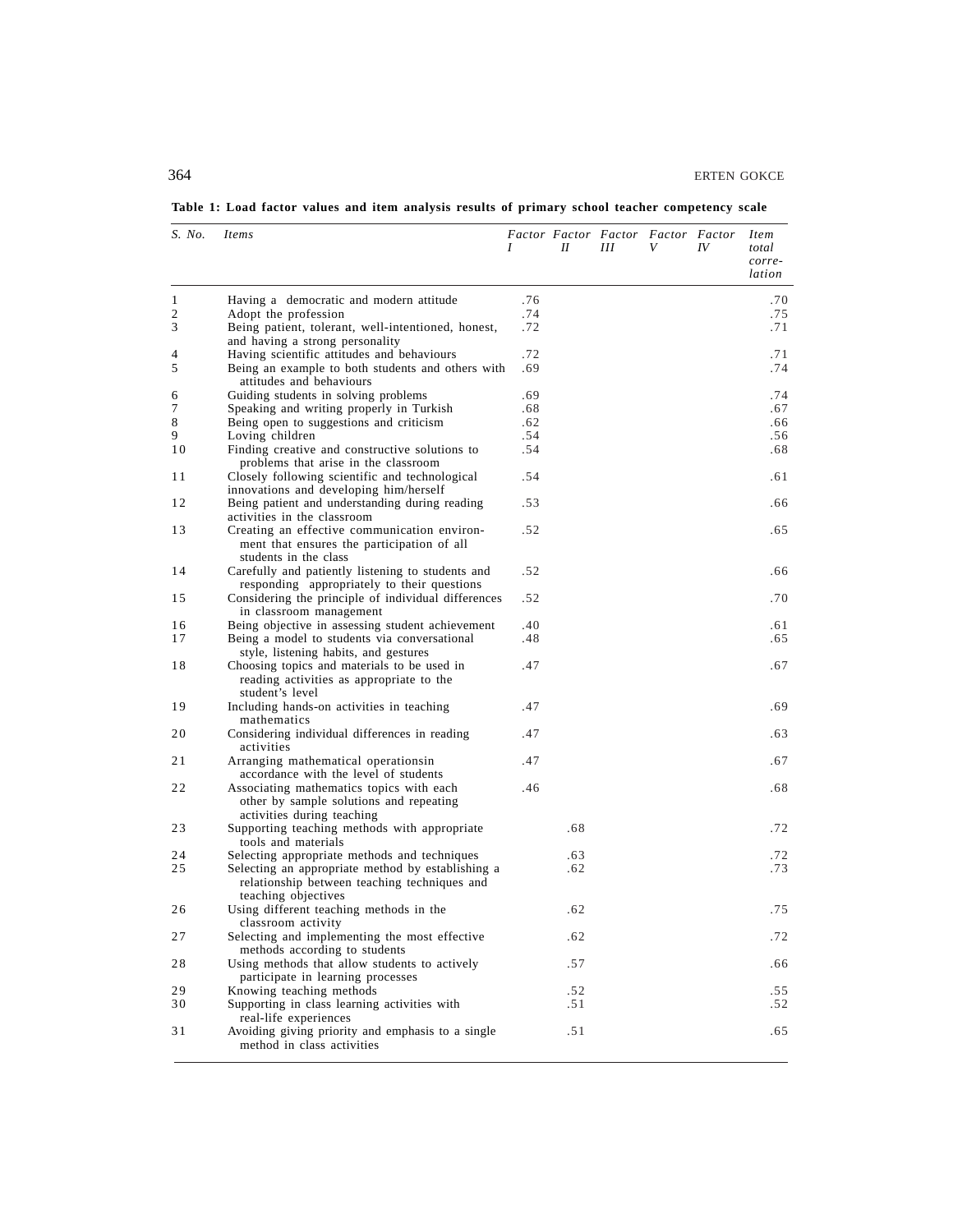# PRIMARY SCHOOL TEACHERS COMPETENCY SCALE 365

# **Table 1: Contd...**

| S. No. | Items                                                                                                              | Factor Factor Factor Factor Factor<br>I | $_{II}$ | Ш   | V          | IV  | <i>Item</i><br>total<br>corre-<br>lation |
|--------|--------------------------------------------------------------------------------------------------------------------|-----------------------------------------|---------|-----|------------|-----|------------------------------------------|
| 32     | Using computers effectively                                                                                        |                                         | .50     |     |            |     | .54                                      |
| 33     | Keeping the files associated with children and<br>assessing the information in these files                         |                                         | .50     |     |            |     | .49                                      |
| 34     | Arranging teaching-learning processes according<br>to children's developmental features                            |                                         | .48     |     |            |     | .51                                      |
| 35     | Enriching mathematics teaching activities with<br>additional materials, samples, and magazines                     |                                         | .46     |     |            |     | .67                                      |
| 36     | Positively and constructively evaluating the                                                                       |                                         |         | .73 |            |     | .72                                      |
| 37     | differences among students' achievement<br>Keeping records of students' achievement                                |                                         |         | .67 |            |     | .65                                      |
| 38     | Taking measures to ensure reaching objectives                                                                      |                                         |         | .66 |            |     | .74                                      |
|        | and changing student behaviour                                                                                     |                                         |         |     |            |     |                                          |
| 39     | Considering students' developmental level when<br>developing measurement and assessment tools                      |                                         |         | .64 |            |     | .71                                      |
| 40     | Observing classroom activities of students and<br>assessing the process                                            |                                         |         | .61 |            |     | .64                                      |
| 41     | Working in teams to develop cooperation and<br>coordination with colleagues                                        |                                         |         | .60 |            |     | .64                                      |
| 42     | Identifying issues and finding solutions related<br>to the implementation of the program                           |                                         |         | .56 |            |     | .60                                      |
| 43     | Reconsidering teaching-learning processes<br>based on evaluation results                                           |                                         |         | .55 |            |     | .58                                      |
| 44     | Knowing measurement and evaluation technics<br>to assess students' achievement                                     |                                         |         | .54 |            |     | .53                                      |
| 45     | Establishing a relationship among purpose,<br>content, methods, and assessment                                     |                                         |         | .54 |            |     | .56                                      |
| 46     | Developing consistent measurement and<br>evaluation tools with the course aims<br>and objectives                   |                                         |         | .51 |            |     | .66                                      |
| 47     | Teaching reading and writing in line with<br>each other                                                            |                                         |         |     | .69        |     | .65                                      |
| 48     | Using writing activities for students to<br>express their feelings and thoughts                                    |                                         |         |     | .68        |     | .69                                      |
| 49     | Arranging writing activities according to<br>students' academic level                                              |                                         |         |     | .60        |     | .62                                      |
| 50     | Selecting topics and texts that may be of<br>interest to students during writing activities                        |                                         |         |     | .57        |     | .69                                      |
| 51     | Creating an appropriate classroom environment                                                                      |                                         |         |     |            |     |                                          |
| 52     | that allows students to perform writing activities<br>Identifying and correcting students'<br>typographical errors |                                         |         |     | .52<br>.48 |     | .71<br>.65                               |
| 53     | Using games during reading activities                                                                              |                                         |         |     | .47        |     | .56                                      |
| 54     | Considering individual differences during the<br>teaching process                                                  |                                         |         |     |            | .62 | .44                                      |
| 55     | Knowing children's developmental features                                                                          |                                         |         |     |            | .57 | .53                                      |
| 56     | Keeping eye contacts with students                                                                                 |                                         |         |     |            | .57 | .62                                      |
| 57     | Being natural, friendly, and tolerant<br>towards students                                                          |                                         |         |     |            | .55 | .58                                      |
| 58     | Creating a democratic teaching-learning<br>environment in the classroom                                            |                                         |         |     |            | .52 | .52                                      |
| 59     | Taking precautions to ensure effective<br>communication and cooperation among<br>students                          |                                         |         |     |            | .52 | .54                                      |
| 60     | Being tolerant, concerned, patient, and<br>democratic towards students in classrooms                               |                                         |         |     |            | .52 | .48                                      |

Full Scale Explained total variance : 53.98% Alpha : .97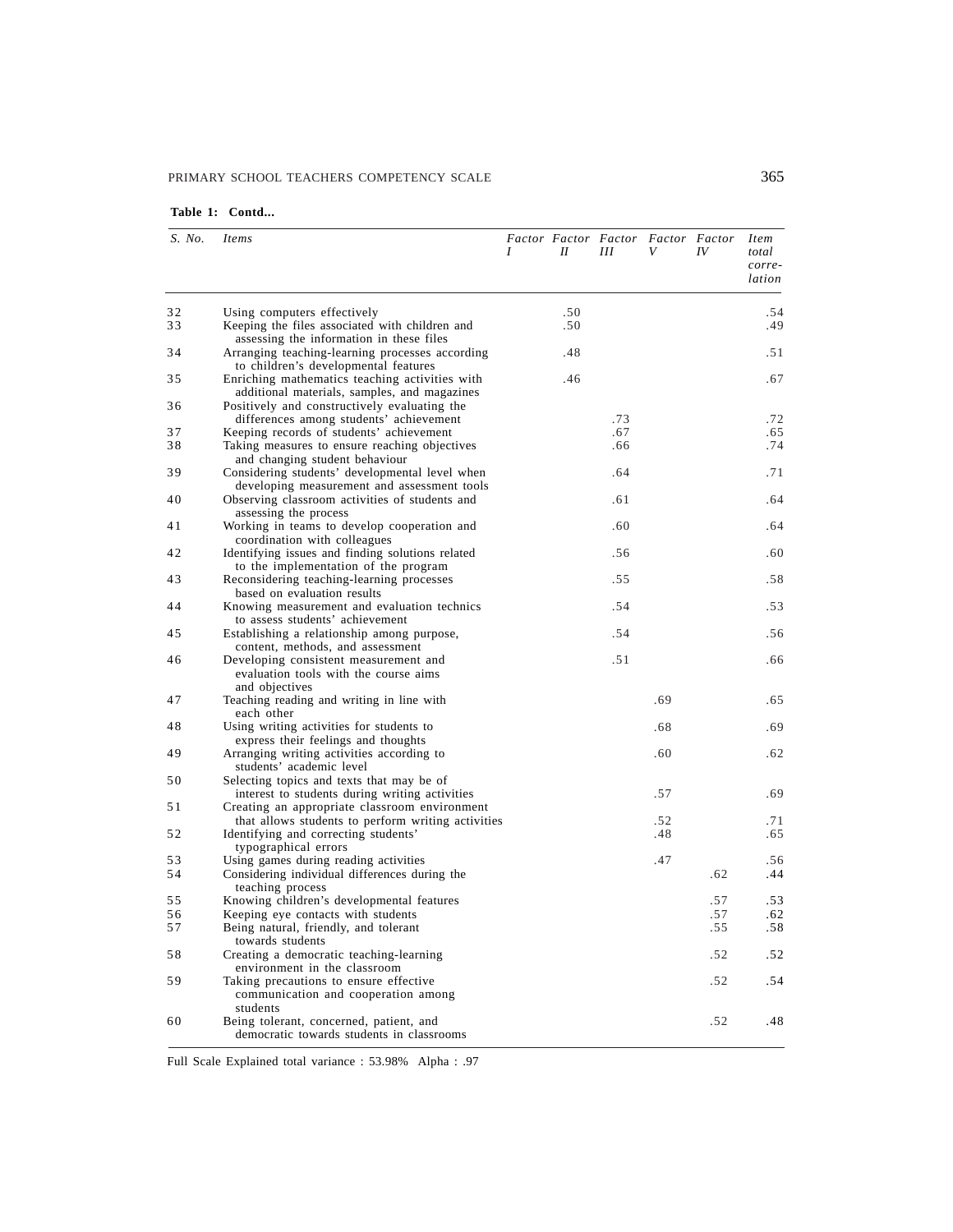

**Fig. 1. Confirmatory factor analysis model of primary school teachers' competency scale (Standardized Values)**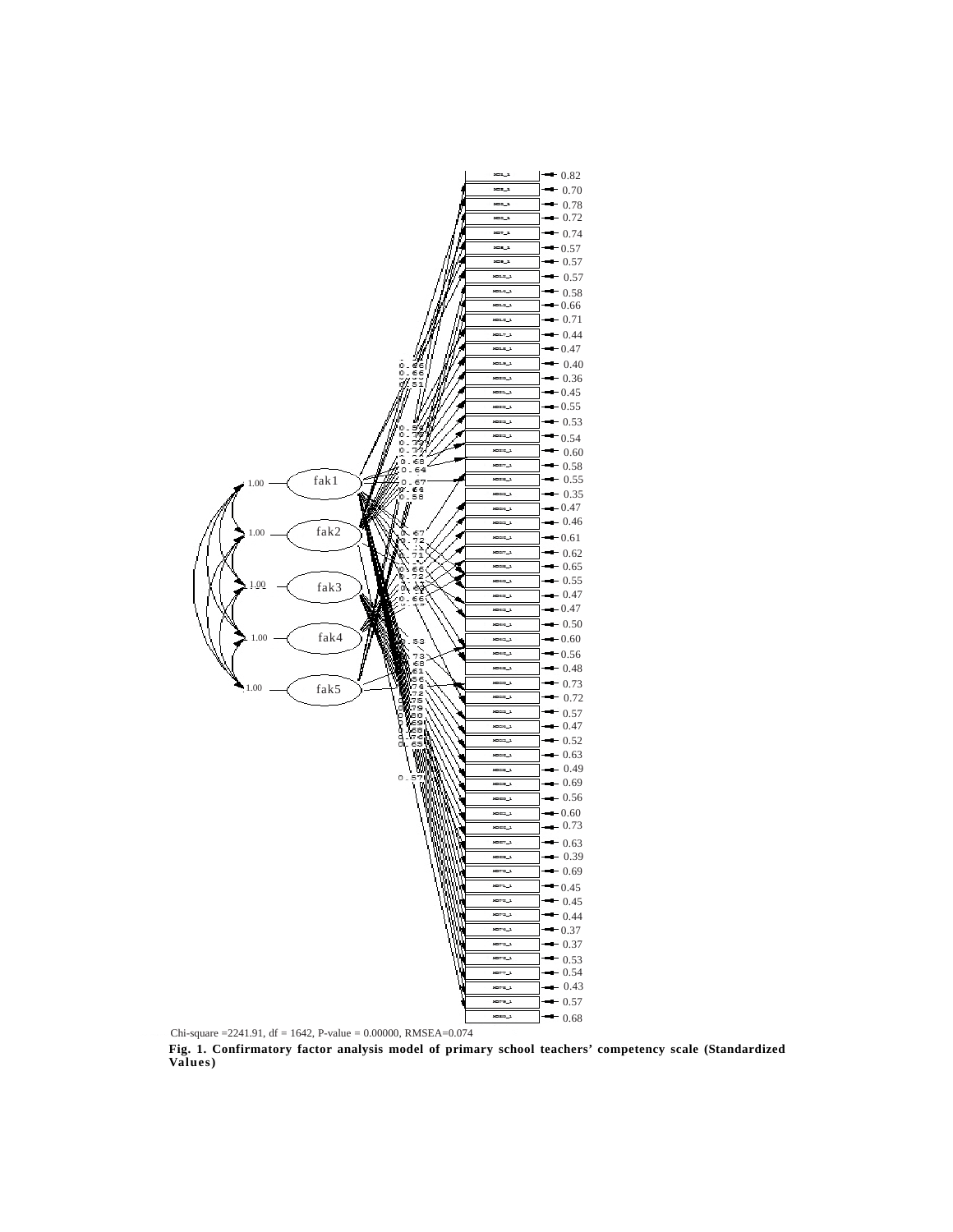ity of the scale consisting of 60 items. The evaluation alpha coefficients for each factor showed that it was .95 for the first factor, .91 for the second factor, .90 for the third factor, .87 for the fourth factor, and .80 for the fifth factor. The alpha co-efficiency of the total scale was .97. The reliability of the scale can be examined with the consistency between the two equally-divided parts of the data (Secer 2013:174); this scale was tested using the two halves reliability as well. By Spearman Brown co-efficiency, the first factor was.90, the second factor was .88, the third factor was .92, the fourth factor was .87, and the fifth factor was .77. Spearman Brown co-efficiency for the whole scale was .75.

#### **DISCUSSION**

In this study, the PSTCS was developed to determine teachers' competencies. During the scale development process, first an item pool consisting of 136 items was created via the Delphi technique. Then, these items' scope of validity was examined and, as a result, the scale was arranged with 80 items. EFA was applied to the scale with 80 items. Items with less than .45 load factors were removed from the scale. At the end, the scale was finalized with 60 items and five factors. The total variance explained by the fivefactor scale was calculated as 53.98 percent. The lowest value of the total correlation for the remaining 60 items was .48. In this case, it is possible to say that each item in the scale effectively distinguishes between factors.

CFA and acceptable levels of fit indices showed that the NFI, NNFI, IFI, and RFI values were bigger than .90, the CFI value was bigger than .95, and the RMR and RMSEA values were between .05 and .08; these are acceptable values. The value of fit indices for NFI, NNFI, IFI, and RFI were .95 and higher, the CFI value was .97 and higher, the AGFI and GFI values were .90 and higher, and the RMR and RMSEA values were smaller than .05, showing a perfect fit (Brown 2006: 87). Similarly,  $\chi^2$ /sd value should be less than about 4 (Harrington 2009: 54); in this case, the model fit indices are within acceptable limits.

For the reliability of the scale, Cronbach's alpha co-efficiency and two halves reliability for the each factor were calculated. According to Cokluk et al. (2012), a calculated reliability coefficiency higher than .70 is generally accepted as sufficient. The results showed that all the reliability co-efficiencies were higher than .70; consequently it was observed that the scale was reliable.

#### **CONCLUSION**

The aim of this paper is to determine at what level teachers working in Turkey have general teacher competencies. During the development of this scale, EFA, two half reliability analyses, item-total correlation, Cronbach's alpha, and CFA were used. The data set was randomly divided into two, and EFA and CFA were conducted with 225 data points each. Based on the EFA, the scale exhibited a five-factor structure. CFA showed that the fit indices were  $\chi^2$  = 3241.91; p = 0.00,  $sd = 1642$ ,  $\chi^2$ /sd = 1.97, IFI= .95, RFI = .91, RMR =  $.059, \text{GFI} = .62, \text{AGFI} = .59, \text{CFI} = .95, \text{NNFI} = .95,$ NFI = .92, and RMSEA = .074. Cronbach's alpha and split-half reliability analyses were performed to calculate the reliability of the scale and the value was more than .70. The PSTCS is a valid and reliable instrument that can be used to investigate primary school teachers' competencies. The scale had 60 items under five dimensions.

#### **RECOMMENDATIONS**

In this study, the "Primary School Teachers Competency Scale" was developed based on the views of teachers working at primary schools. It is argued in the literature that general competencies do not change much, but some variations can still be observed among teacher competencies according to the goals and the aims of different countries. The items of the scale can be used in different cultures to determine whether primary school teachers have these competencies or not; additionally, some variables (gender, seniority, age, reason for choosing this profession, etc.) can be used to investigate their impact on the PSTCS.

#### **NOTE**

The summary of this study was presented at 1st Eurasian Educational Research Congress Congress, held on in Istanbul, Turkey, between 24 – 26 April, 2014

#### **REFERENCES**

Akbulut E 2012. Müzik ögretmenleri mesleki yeterlikleri ölçegi çalismasi. *E-Journal of New World Sci-*